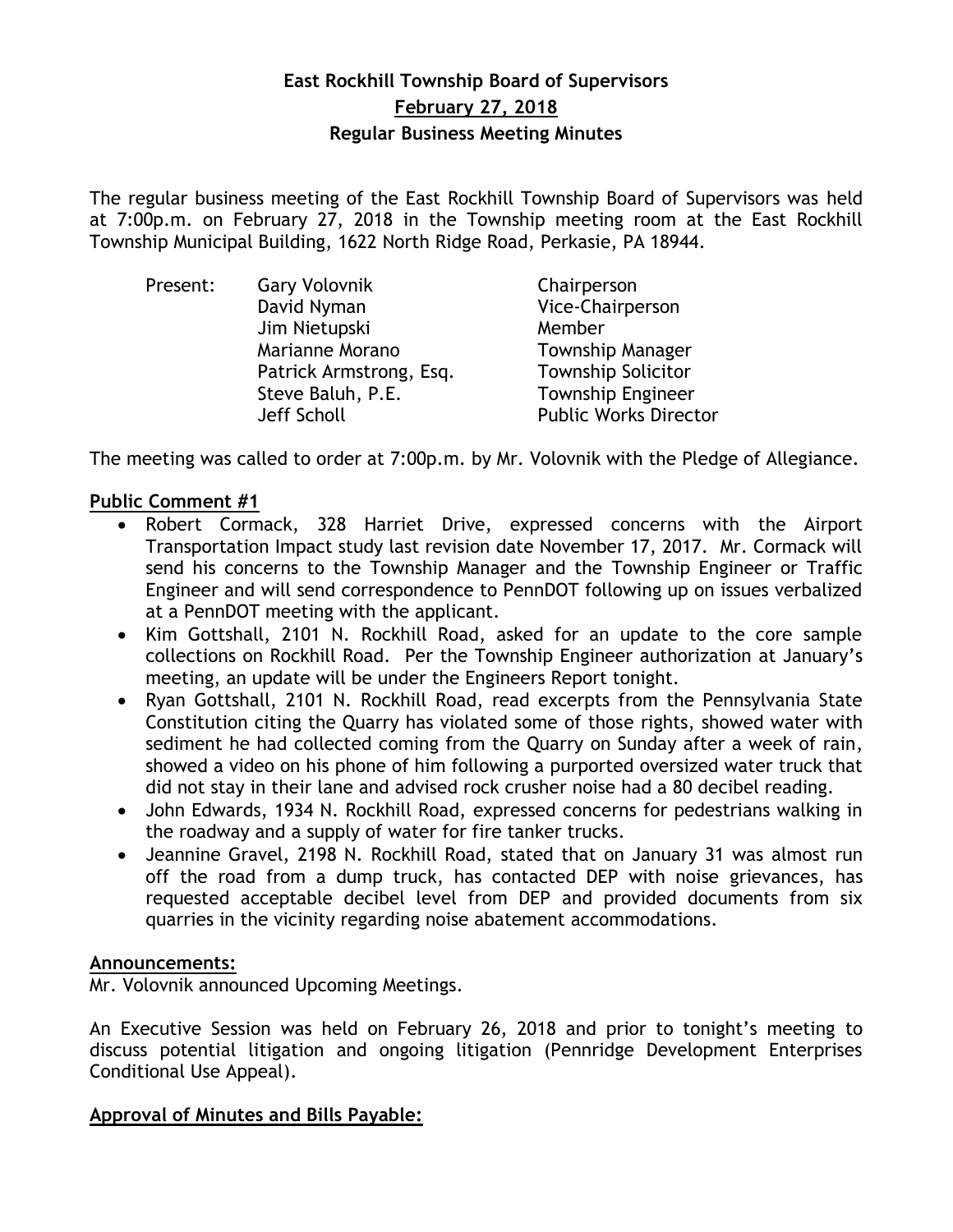# **Approval of Minutes from January 23, 2018 Regular Meeting**

**On motion** by Mr. Nietupski, seconded by Mr. Nyman, to adopt the meeting minutes from the Board of Supervisors' January 23, 2018 Regular Meeting. With no additional discussion, all present voted in favor.

# **Payment of Unpaid Bills dated February 23, 2018 in the amount of \$298,534.24.**

**On motion** by Mr. Nyman, seconded by Mr. Nietupski, to approve payment of Bills List dated February 23, 2018 in the amount of \$298,534.24. With no additional discussion, all present voted in favor.

# **Zoning Hearing Board: Marianne Morano**

The Township received an appeal to the Zoning Officer denial of the permit application to conduct a H12 Extractive Operations use on the property at 2055 North Rockhill Road and in the alternative an application for a Special Exception use to conduct a H12 use on the property. The application was filed by Richard E. Pierson Materials Corporation and will be heard by the Zoning Hearing Board on March 14, 2018 at 6:00pm at Pennridge High School. The H12 Extractive Operation use is a permitted use in the E Extractive Zoning District by Special Exception. A special exception use needs to go before the Zoning Hearing Board, but is a permitted use if the requirements of the Zoning Ordinance are complied with. The Board of Supervisors need to consider if they would like to authorize the Township Solicitor to participate in the Hearing.

**On motion** by Mr. Nietupski, seconded by Mr. Nyman, to authorize the Township Solicitor to represent the Township at the Special Exception Zoning Hearing in consideration of Zoning Ordinance compliance, noise concerns, hours of operation, water quantity and quality, traffic concerns, buffers and berms, natural resource protection, Land Development compliance, potential damage to Township roads and public health, safety and welfare. With no additional discussion, all present voted in favor.

**On motion** by Mr. Nietupski, seconded by Mr. Nyman, to authorize the Township Engineer to prepare a review letter of the Special Exception application. With no additional discussion, all present voted in favor.

**On motion** by Mr. Nietupski, seconded by Mr. Nyman, to authorize the Township Engineer to attend the Special Exception Zoning Hearings. With no additional discussion, all present voted in favor.

# **Planning Commission Report:**

**Agenda and Draft Minutes for February 8, 2018:** Ms. Anne Fenley reported the Planning Commission reviewed a Department of Community Economic Development Grant Submission for the Three Mile Run Road Pump Station grant application and recommended the Boice, Richlandtown Road, minor subdivision fee waiver approval for preliminary/final approval.

**Boice Minor Subdivision:** Mr. Baluh reported the Boice Minor Subdivision proposes to subdivide an existing 16.58 acre property into two residential lot. Lot 1 is 14.78 acres with an existing dwelling and outbuildings. Lot 2 is a proposed building lot 1.80 acres.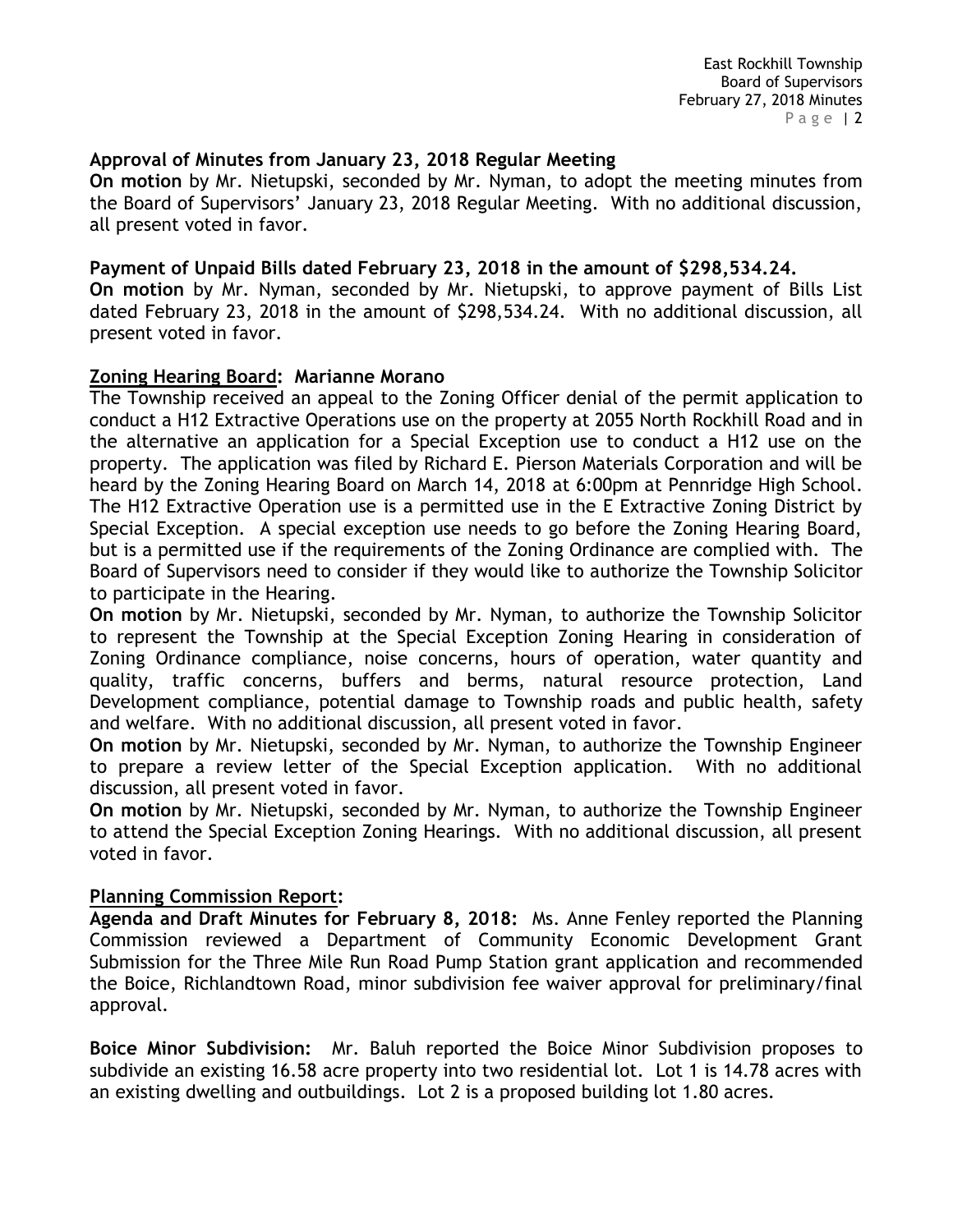East Rockhill Township Board of Supervisors February 27, 2018 Minutes Page  $|3$ 

**On motion** by Mr. Nyman, seconded by Mr. Nietupski, to reduce the road improvement feein-lieu amount of \$11,370.00 by \$2,000.00 in consideration of a new driveway pipe installation by Township staff. With no additional discussion, all present voted in favor. **On motion** by Mr. Nyman, seconded by Mr. Nietupski, to grant preliminary / final approval for the Boice Minor Subdivision and grant waivers as requested contingent on compliance with C. Robert Wynn Associates review letter dated February 2, 2018. With no additional discussion, all present voted in favor.

**On motion** by Mr. Nietupski, seconded by Mr. Nyman, to approve the Planning Commission Report. With no additional discussion, all present voted in favor.

# **Pennridge Wastewater Treatment Authority Report: John Cressman**

Mr. Cressman noted another open house was under consideration.

**On motion** by Mr. Nyman, seconded by Mr. Nietupski, to acknowledge receipt of the January 22, 2018 draft minutes and December 2017 flows from the Pennridge Wastewater Treatment Authority. With no additional discussion, all present voted in favor.

### **PACC Report: David Nyman**

Mr. Nyman reviewed the January 25, 2018 PACC notes. The meeting notes are on file. **On motion** by Mr. Volovnik, seconded by Mr. Nietupski, to approve the Pennridge Area Coordinating Committee report. With no additional discussion, all present voted in favor.

#### **Pennridge Regional Police Commission Report: Sergeant Maloney**

Sergeant Maloney shared the January 2018 Pennridge Regional Police activity report. The report is on file.

**On motion** by Mr. Nietupski, seconded by Mr. Nyman, to approve the Police Commission Report. With no additional discussion, all present voted in favor.

#### **Township Manager's Report: Marianne Morano**

**Three Mile Run Road Pump Station Design:** Mrs. Morano requested Mr. Baluh to update the Board on the status. Mr. Baluh advised a preliminary design has been provided by CKS Engineers and the estimated cost of the pump station replacement is \$650,000 which exceeds the DCED small project grant amount of \$500,000. Township staff has reviewed the design and do not see any unnecessary expenses.

**On motion** by Mr. Nyman, seconded by Mr. Nietupski, to approve extending CKS Engineers contract to complete design work and apply for necessary permits for a not to exceed amount of \$50,000.00. With no additional discussion, all present voted in favor.

**Final Approval of 2018 Projects:** Mrs. Morano reviewed 2018 projects and equipment. The projects are on file.

**On motion** by Mr. Nietupski, seconded by Mr. Nyman, final approve of 2018 projects and equipment as presented. With no additional discussion, all present voted in favor.

**Community Event Sponsorship:** Requests have been received from Pennridge Chamber Celtic Fest and Pennridge Community Day for sponsorship consideration.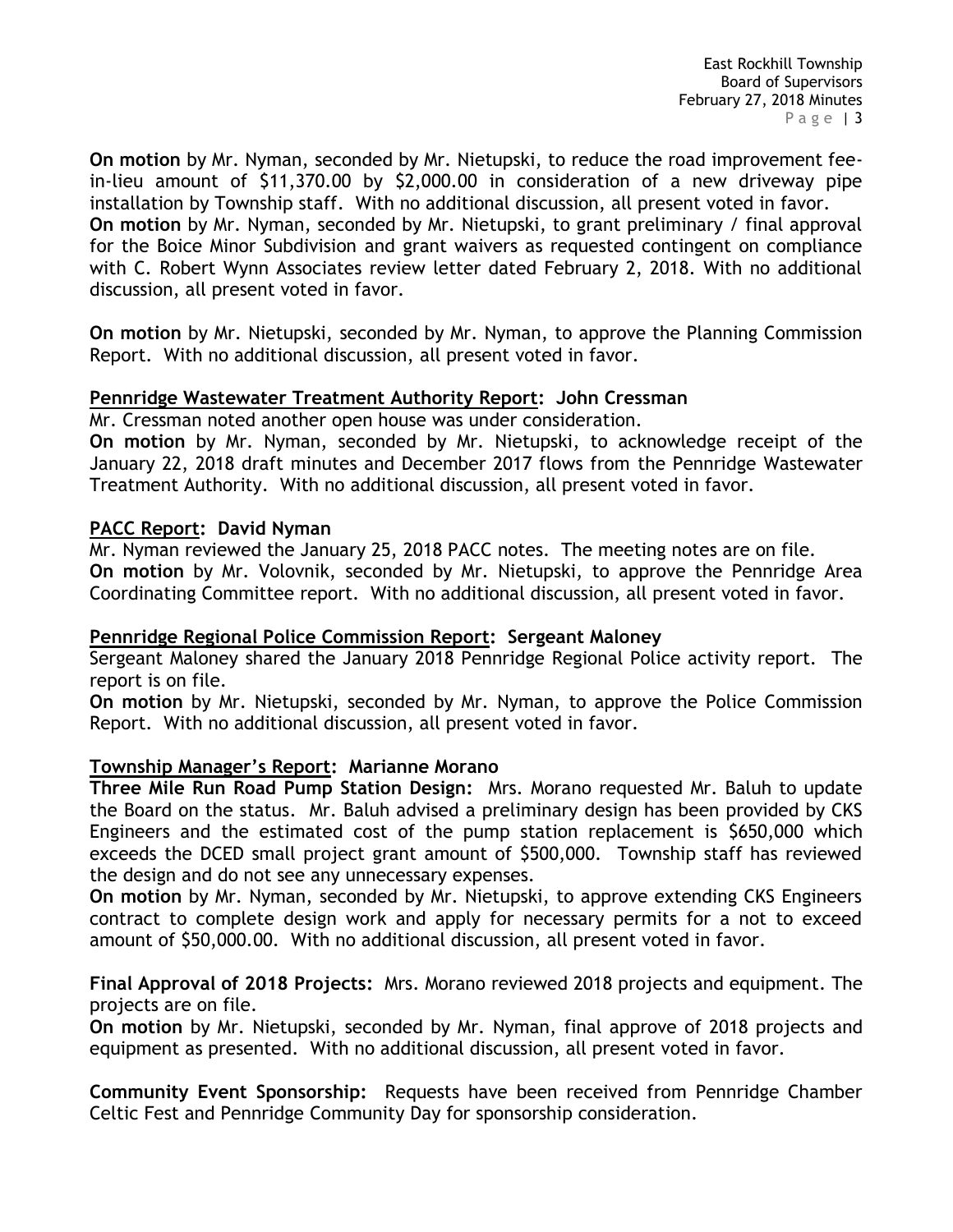**On motion** by Mr. Nyman, seconded by Mr. Volovnik, to authorize \$250.00 to the Celtic Fest and \$250.00 to the Pennridge Community Day. With no additional discussion, the motion passed 2-1 with Mr. Nietupski opposed to setting a trend.

**Hilltown Township Request to Purchase EDU's:** All members were advised of the request to purchase 25 EDUs by Hilltown Water and Sewer Authority. The consensus of the Board was to decline the request for sale of Equivalent Dwelling Units (EDUs). Consensus of the Board was for the Township Engineer to evaluate how many EDUs should be retained with PWTA.

# **Township Administrative Assistant Resignation.**

**On motion** by Mr. Nietupski, seconded by Mr. Nyman, to accept Gina Wooler's resignation as a Township Administrative Assistant effective April 20, 2018, with regret, and authorizing Mrs. Morano to advertise for the position. With no additional discussion, all present voted in favor.

# **UCC Appeal Board Resignation.**

**On motion** by Mr. Nietupski, seconded by Mr. Nyman, to accept John Fenley resignation as a UCC Appeal Board member effective February 1, 2018, with regret. With no additional discussion, all present voted in favor.

**Destruction of Records:** The Board reviewed a draft resolution authorizing the destruction of a specific list of Township records as set forth in the Municipal Records Manual. **On motion** by Mr. Nietupski, seconded by Mr. Nyman, to adopt Resolution 2018-07 approving the destruction of specific Township records as presented. With no additional discussion, all present voted in favor.

**On motion** by Mr. Volovnik, seconded by Mr. Nietupski, to approve the Township Manager Report. With no additional discussion, all present voted in favor.

# **Public Works Report: Jeff Scholl**

Mr. Scholl updated the Board on Public Works activities for January, 2018. The report is on file.

**On motion** by Mr. Nyman, seconded by Mr. Nietupski, to approve the Township Public Works Report. With no additional discussion, all present voted in favor.

# **Engineer Report: Steve Baluh, P.E.**

**Subdivision Plan Review Status.** Review dated February 6, 2018 is in the Board's packets. No action is necessary.

**West Rock Road Grant:** The West Rock Road Bucks County Conservation District grant has received approval for stormwater improvements and the contract has been executed. Mr. Baluh noted two private road property owners have not contributed the \$200.00 required buy-in. Township staff will contact the property owners. Once the required contributions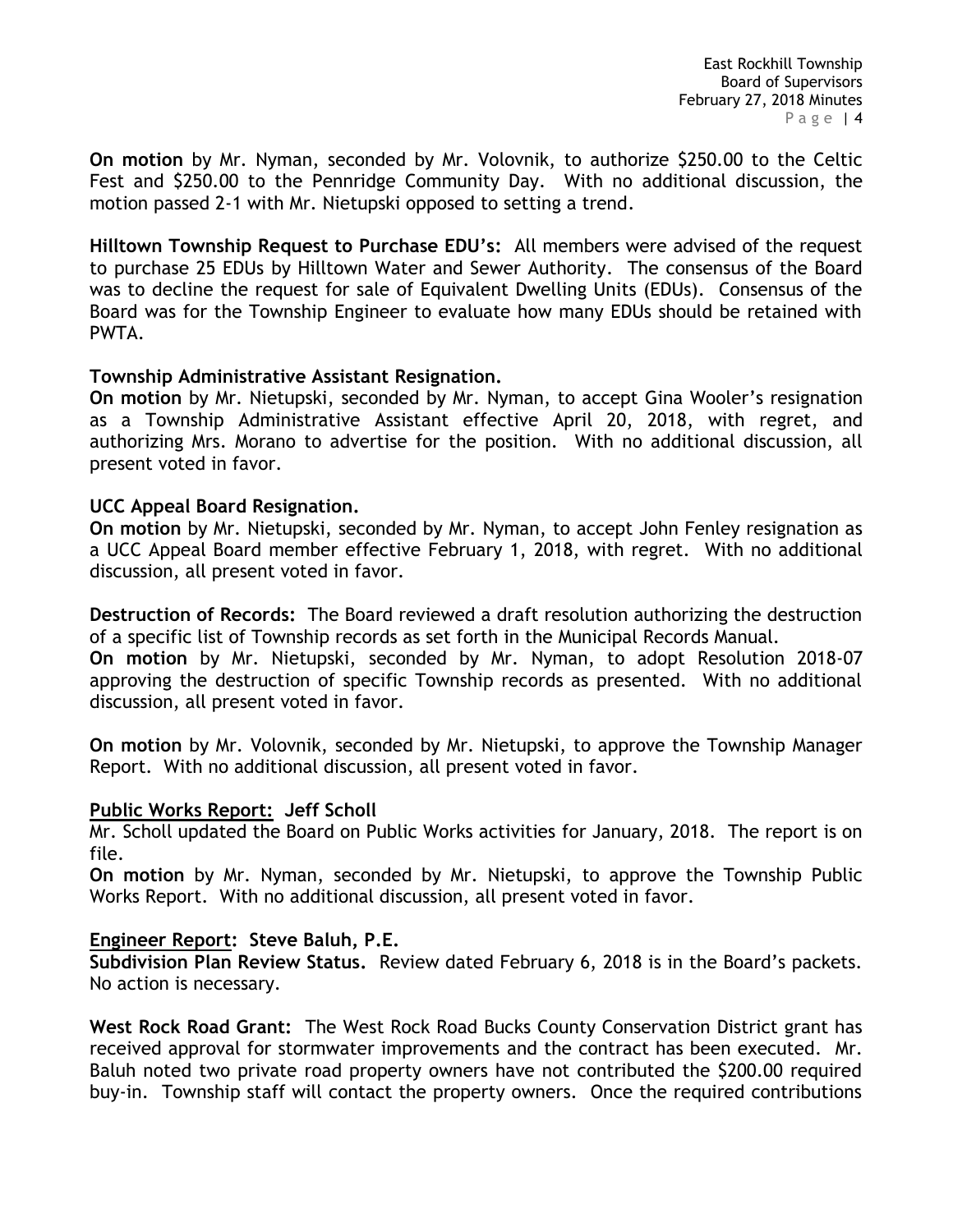have been received consensus was to move forward with completing the grant as submitted.

**Rockhill Road Inspection:** Mr. Baluh provided the Board a preliminary summary of findings in regards to Rockhill Quarry traffic. Consensus was to finalize the report.

**On motion** by Mr. Nyman, seconded by Mr. Volovnik, to approve the Township Engineer report. With no additional discussion, all present voted in favor.

# **Solicitor Report: Patrick Armstrong, Esq.**

**Foreman Farm Sewage System Operations and Maintenance Agreement**. The Foreman Farm Sewage System Operations and Maintenance Agreement has been executed by the homeowner as prepared by Mr. Armstrong.

**On motion** by Mr. Volovnik, seconded by Mr. Nyman, to approve Chairperson Execution of the Foreman Farm Sewage System Operations and Maintenance Agreement and initialing the property owner change of address. With no additional discussion, all present voted in favor.

Mr. Armstrong requested an Executive Session to discuss the status of the Robert Mager litigation.

**On motion** by Mr. Nyman, seconded by Mr. Volovnik, to approve the Township Solicitor report. With no additional discussion, all present voted in favor.

#### **Department and Emergency Services Reports**

**On motion** by Mr. Volovnik, seconded by Mr. Nyman, to acknowledge receipt of the Department and Service Reports. With no additional discussion, all present voted in favor. Copies are on file.

#### **New or Other Business – Supervisors' Items**

There was none.

# **Public Comment #2:**

- John Cressman, 5 Shale Circle, noted Blue Argillite was found at 1920 Ridge Road.
- John Edwards, 1934 N. Rockhill Road, inquired if trucks could be directed to Rockhill Road and Three Mile Run Road. The roads are weight restricted and jake brake noise would be problematic.
- Jeannine Gravel, 2198 N. Rockhill Road, inquired if different truck routes could be used so it is not always the same neighbors impacted.
- George Zuck, 2017 N. Rockhill Road, asked if 500 ton was truly removed. DEP has verified that the require removal took place per DEP regulations.
- Ryan Gottshall, 2101 N. Rockhill Road, asked how many meetings has East Rockhill had with R.E. Pierson? Two. In October indicating mining at Rockhill Quarry was under consideration when they were directed to submit a proposal and the first week of January 2018 after the Township become aware they were already on the